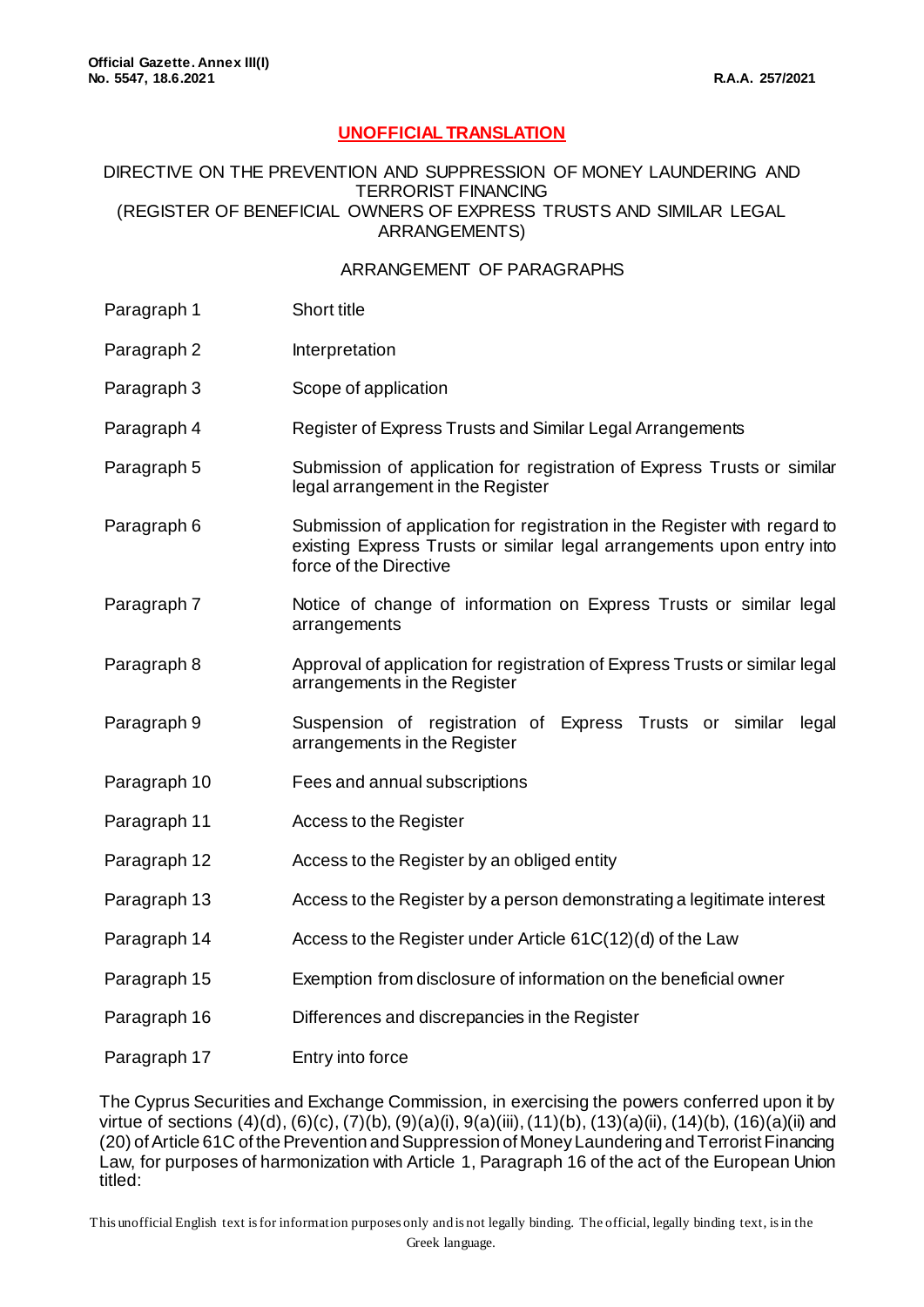**Official** Gazette of the EU: L 156, 19.6.201 8, p.43. «Directive (EU) 2018/843 of the European Parliament and of the Council of 30 May 2018 amending Directive (EU) 2015/849 on the prevention of the use of the financial system for the purposes of money laundering or terrorist financing, and amending Directives 2009/138/EC and 2013/36/EU»,

hereby issues the following Directive:

| Short title.                                                                                                                                                                                                                                              | 1. | This Directive shall be cited as the Directive on the Register of Beneficial<br>Owners of Express Trusts and Similar Legal Arrangements. |                                                                                                                                                                                                                                                                                                                                                                                                                                                                                                                                                                                                                                                                                                                                            |
|-----------------------------------------------------------------------------------------------------------------------------------------------------------------------------------------------------------------------------------------------------------|----|------------------------------------------------------------------------------------------------------------------------------------------|--------------------------------------------------------------------------------------------------------------------------------------------------------------------------------------------------------------------------------------------------------------------------------------------------------------------------------------------------------------------------------------------------------------------------------------------------------------------------------------------------------------------------------------------------------------------------------------------------------------------------------------------------------------------------------------------------------------------------------------------|
| Interpretation.                                                                                                                                                                                                                                           | 2. | (1)                                                                                                                                      | In this Directive, unless otherwise derived from the text:                                                                                                                                                                                                                                                                                                                                                                                                                                                                                                                                                                                                                                                                                 |
|                                                                                                                                                                                                                                                           |    |                                                                                                                                          | «Other equivalent person» means a person holding an equivalent<br>position with a trustee in a similar legal arrangement;                                                                                                                                                                                                                                                                                                                                                                                                                                                                                                                                                                                                                  |
|                                                                                                                                                                                                                                                           |    |                                                                                                                                          | «Trust» means a written legal arrangement with which the settlor<br>transfers property to one or more trustees/commissioners which<br>hold it for the benefit of one or more other persons/beneficiaries;                                                                                                                                                                                                                                                                                                                                                                                                                                                                                                                                  |
|                                                                                                                                                                                                                                                           |    |                                                                                                                                          | «Express Trust» means a Trust as defined in sub-paragraph (2) of<br>paragraph 3 of this Directive;                                                                                                                                                                                                                                                                                                                                                                                                                                                                                                                                                                                                                                         |
|                                                                                                                                                                                                                                                           |    |                                                                                                                                          | «Authorised User» means the natural person who is registered in<br>the System -<br>(i) in his/her capacity as trustee in an Express Trust or Other<br>equivalent person,<br>(ii) as a person who may be granted access to the Register under<br>paragraphs (a) to (d) of section (12) of Article 61C of the Law,<br>and includes, where the persons referred to in (i) and (ii) are legal<br>entities, the natural person acting for their account;<br>«Commission» means the Securities and Exchange Commission;<br>«Register» means the Register of Express Trusts and Similar Legal<br>Arrangements established and kept by the Commission through<br>the System, by virtue of paragraph (a), section (4) of Article 61C of<br>the Law; |
| 188(I) of 2007<br>58(l) of 2010<br>80(l) of 2012<br>192(l) of 2012<br>101(l) of 2013<br>184(I) of 2014<br>18(I) of 2016<br><b>CORR. Official</b><br>Gazette Annex.<br>I(I), No. 4564<br>13(I) of 2018<br>158(l) of 2018<br>81(I) of 2019<br>13(I) of 2021 |    |                                                                                                                                          | «Law» means the Prevention and Suppression of Money<br>Laundering and Terrorist Financing Law of 2007;                                                                                                                                                                                                                                                                                                                                                                                                                                                                                                                                                                                                                                     |

This unofficial English text is for information purposes only and is not legally binding. The official, legally binding text, is in the Greek language.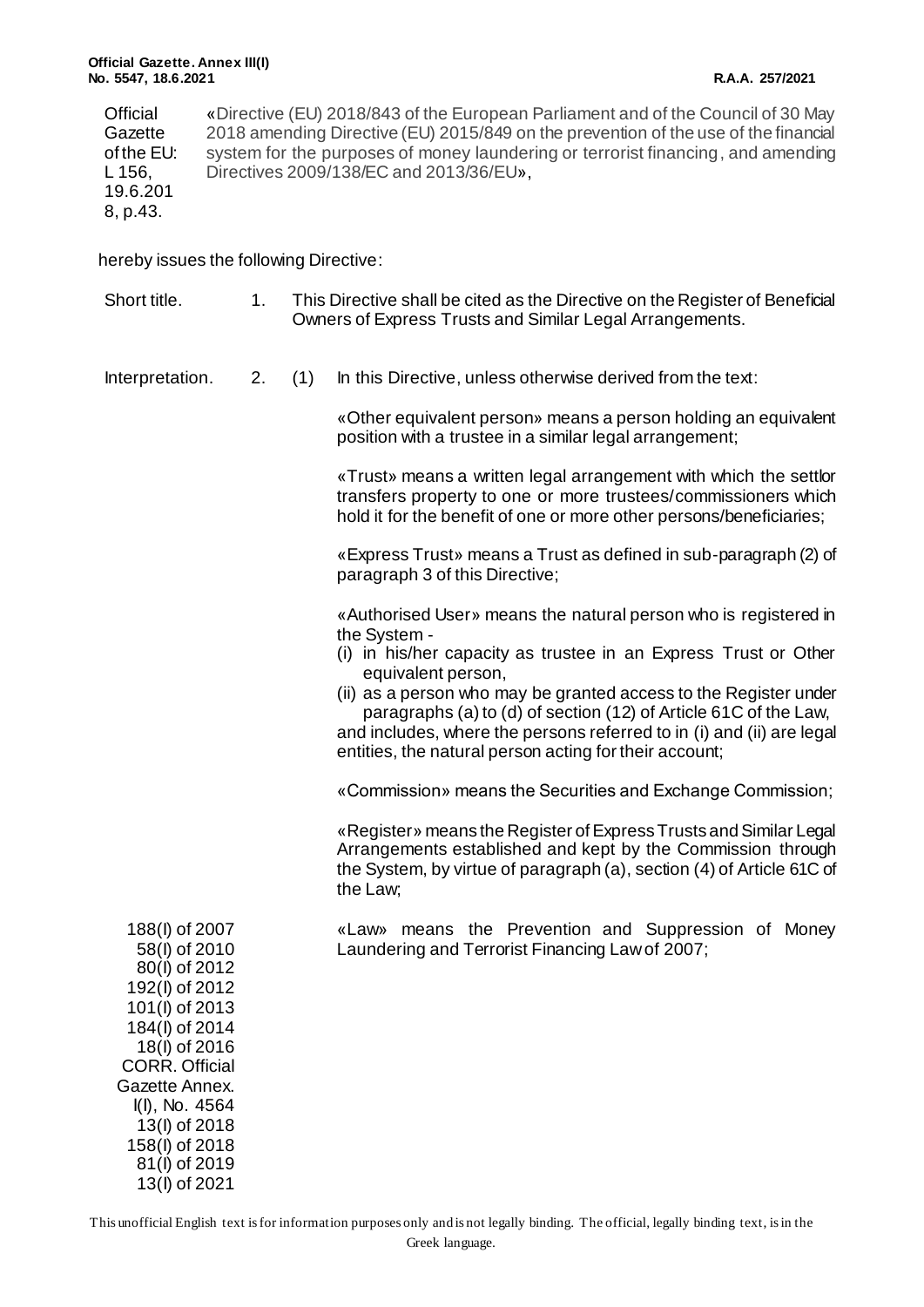|                                                                                                                                      |         |     | «System» means the electronic system through which the<br>registration in the Register, the notification, management, keeping<br>and updating of the Register's information as well as access to the<br>Register shall be effected.                                                                                                                                                                                                                                                       |
|--------------------------------------------------------------------------------------------------------------------------------------|---------|-----|-------------------------------------------------------------------------------------------------------------------------------------------------------------------------------------------------------------------------------------------------------------------------------------------------------------------------------------------------------------------------------------------------------------------------------------------------------------------------------------------|
|                                                                                                                                      |         | (2) | Any other terms used in this Directive not otherwise construed,<br>shall bear the meaning attributed to them in the Law.                                                                                                                                                                                                                                                                                                                                                                  |
| Scope<br>Application.                                                                                                                | of $3.$ | (1) | This Directive shall apply to Express Trusts and similar legal<br>arrangements within the scope of paragraphs (b) and (c) of section<br>(5) of Article 61C of the Law.                                                                                                                                                                                                                                                                                                                    |
|                                                                                                                                      |         | (2) | For the purposes of this Directive and paragraph (d) of section (4)<br>of Article 61C of the Law, an express trust shall be deemed to be a<br>Trust established expressly by a settlor at their own will and shall<br>not include Trusts arising by operation of law or Trusts for which<br>the settlor shows no express intention or decision for the<br>establishment of a Trust or a similar legal arrangement, such as an<br>implicit Trust.                                          |
| Official Gazette<br>of the EU: $L$ 119,<br>4.5.2016,<br>p. 1.<br>125(I) of 2018                                                      |         | (3) | This Directive shall apply subject to the provisions of Regulation<br>(EU) 2016/679 of the European Parliament and of the Council of<br>27 April 2016 on the protection of natural persons with regard to<br>the processing of personal data and on the free movement of such<br>data (General Data Protection Regulation) and on the Law<br>providing for the Protection of Natural Persons with regard to the<br>Processing of Personal Data and for the Free Movement of such<br>Data. |
| Register of<br><b>Express Trusts</b><br>and Similar<br>Legal<br>Arrangements.                                                        | 4.      | (1) | The Commission shall keep the Register electronically through the<br>System pursuant to paragraphs (a) and (b) of section (4) of Article<br>61C of the Law.                                                                                                                                                                                                                                                                                                                               |
|                                                                                                                                      |         | (2) | Authorised Users shall have a right to use the System.                                                                                                                                                                                                                                                                                                                                                                                                                                    |
|                                                                                                                                      |         | (3) | An Authorised User shall be registered to the System in such<br>manner as set out by the Commission. Provided that the<br>Commission may in any case request from the persons referred to<br>in sub-paragraph (2) such information and/or documents for<br>purposes of identification and compliance with the Law.                                                                                                                                                                        |
| Submission of<br>application for<br>registration of<br><b>Express Trusts</b><br>or similar legal<br>arrangements in<br>the Register. | 5.      | (1) | A Trustee in an Express Trust or Other equivalent person<br>established or residing in the Republic shall, within fifteen (15) days<br>from appointment, submit to the Commission through the System,<br>an application for registration in the Register providing the<br>information set out in sub-paragraphs $(3)$ , $(4)$ , $(5)$ and $(6)$ .                                                                                                                                         |
|                                                                                                                                      |         | (2) | A Trustee of an Express Trust or Other equivalent person<br>established or residing outside the European Union that<br>establishes a business relationship or acquires immovable                                                                                                                                                                                                                                                                                                          |

This unofficial English text is for information purposes only and is not legally binding. The official, legally binding text, is in the Greek language.

property in the name of the Express Trust or similar legal arrangement in the Republic, shall comply with the provisions of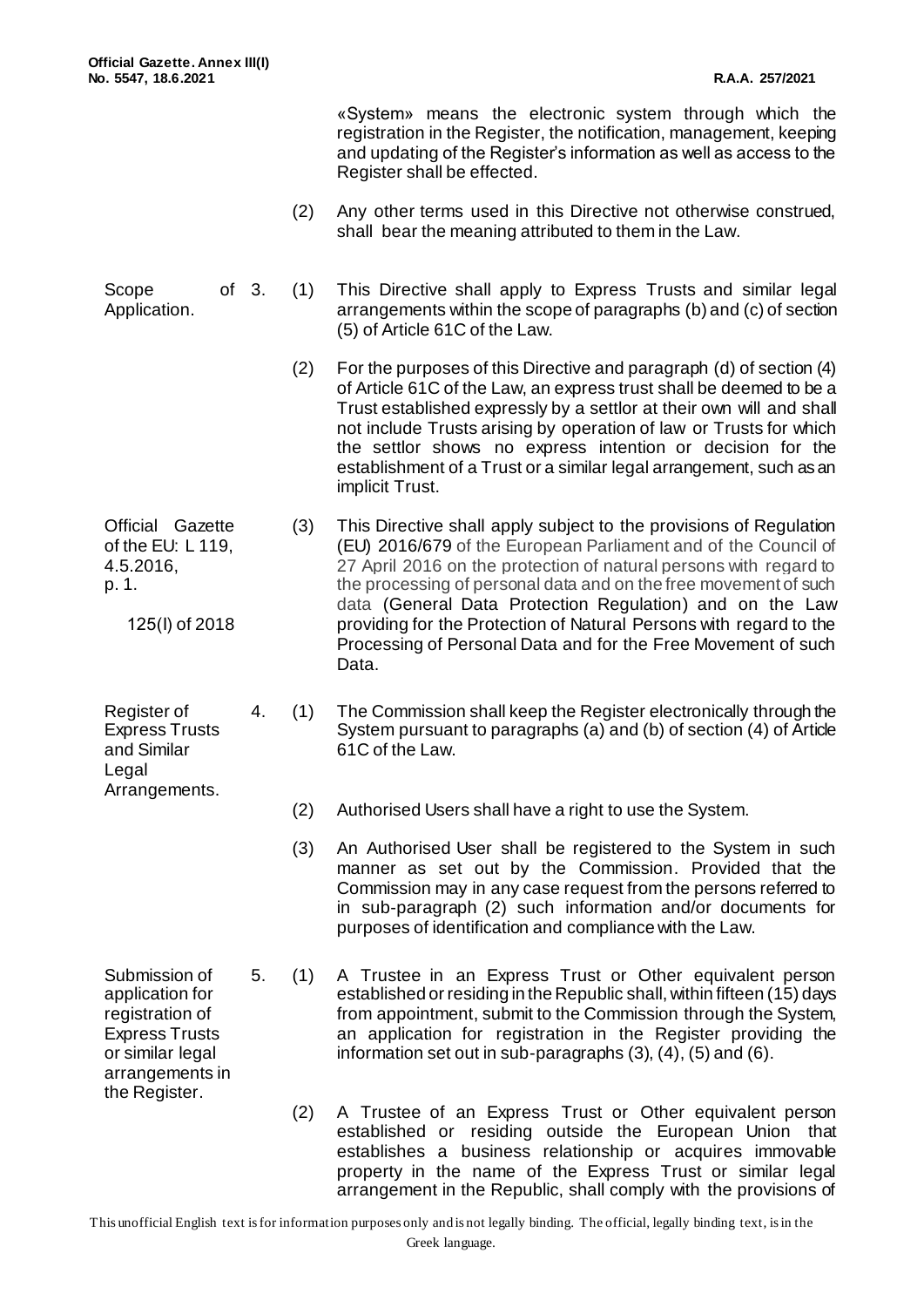sub-paragraph (1) within fifteen (15) days from the day of forming the business relationship or acquiring the immovable property, as the case may be.

- (3) The information provided for registration in the Register on the Express Trust or similar legal arrangement shall include the following:
	- (a) name,
	- (b) country and date of incorporation and/or establishment,
	- (c) applicable law,
	- (d) termination date (if any),
	- (e) with regard to a similar legal arrangement, the type of such arrangement,
	- (f) information on the country of establishment or residence of the trustee or other equivalent person as well as their residential address,
	- (g) where a trustee or other equivalent person is established or resides outside the European Union and establishes a business relationship in the name of the Express Trust or similar legal arrangement in the Republic, the date of commencement of the business relationship, the name of the person with whom the business relationship is established together with the letter of agreement which governs the business relationship,
	- (h) where a trustee or other equivalent person is established or resides outside the European Union and acquires immovable property in the name of the Express Trust or similar legal arrangement in the Republic, the registration number and address of the immovable property together with title deeds of the immovable property,
	- (i) any other information and/or supporting documents which are deemed necessary by the Commission for identification purposes.
- (4) The information provided to the Commission for registration in the Register on the beneficial owners of an Express Trust or similar legal arrangement, in the case of the persons set out in paragraphs (b) and (c) in the definition of «beneficial owner» in section (1) of Article 2 of the Law, shall include the following:
	- (a) full name,
	- (b) father's name,
	- (c) date of birth,
	- (d) place of birth,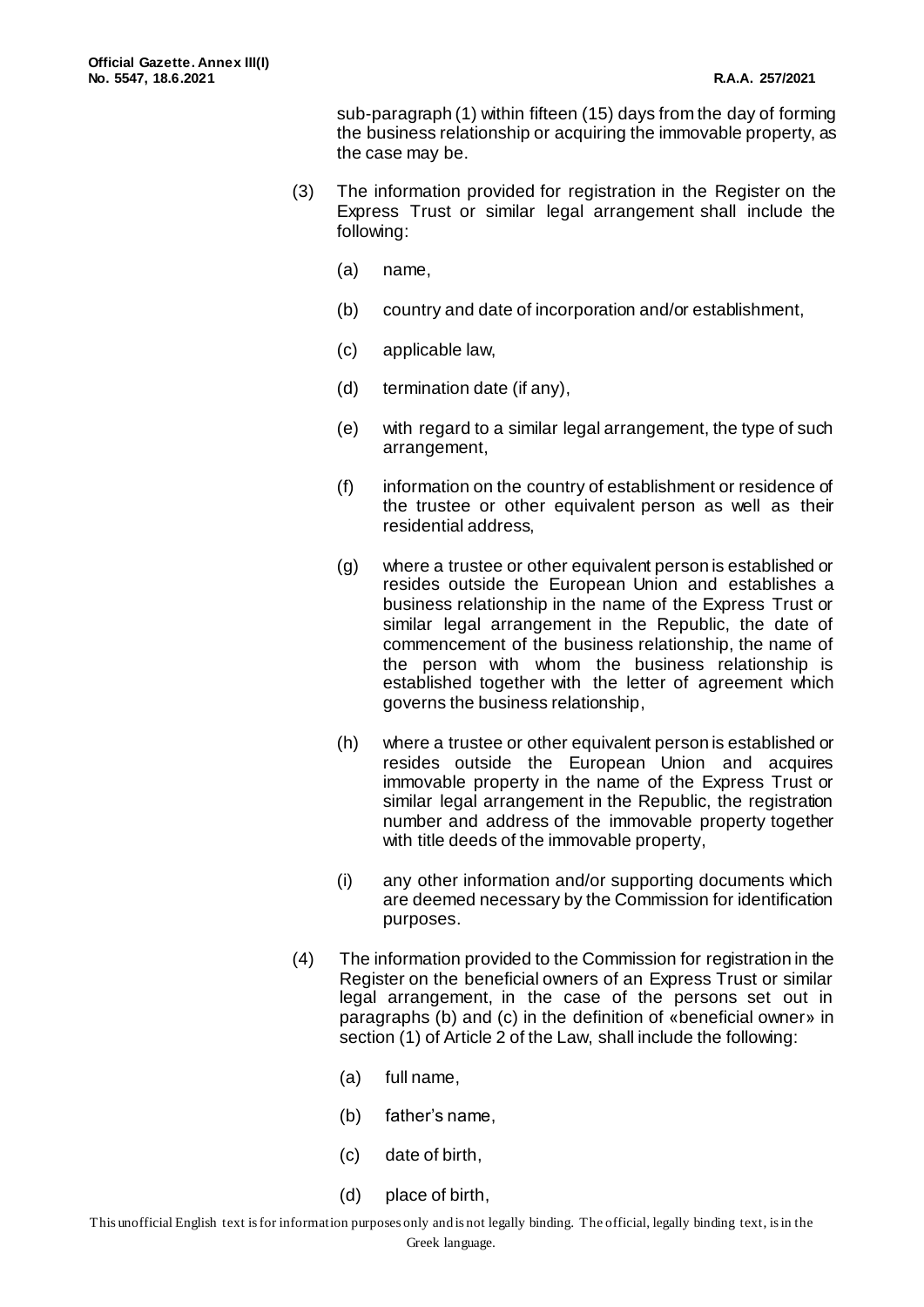- (e) nationality or nationalities,
- (f) residential address,
- (g) number, type and country of issuance of identification document,
- (h) year of death, where applicable,
- (i) date on which the natural person became a beneficial owner,
- (j) the nature and extent of the rights, which are directly or indirectly held by each beneficial owner,
- (k) his/her role in the Express Trust or similar legal arrangement,
- (l) any other information and/or supporting documents which are deemed necessary by the Commission for identification purposes of the beneficial owner as arises from paragraphs (b) and (c) in the definition of «beneficial owner» in section (1) of Article 2 of the Law.
- (5) For purposes of sub-paragraph (4), in the case of a beneficiary of a legal arrangement or legal entity not yet determined pursuant to the provisions of paragraph (b)(iv) in the definition of «beneficial owner» in section (1) of Article 2 of the Law, the following information shall be provided regarding each category of beneficiaries:
	- (a) description of the class of beneficiaries and its members,
	- (b) the nature and extent of the interest of each class of beneficiaries.
- (6) The information provided for registration in the Register, whereby the settlor, trustee, protector, beneficiaries or, in case the persons being beneficiaries of the Express Trust have not yet been determined and the category of persons for the benefit of which the Express Trust has been mainly established or operates is a legal person or legal persons, shall include the following:
	- (a) the name of the legal person,
	- (b) the type of the legal person,
	- (c) its registration number,
	- (d) its country and date of incorporation,
	- (e) the address of its registered office,
	- (f) its role in the Express Trust or similar legal arrangement,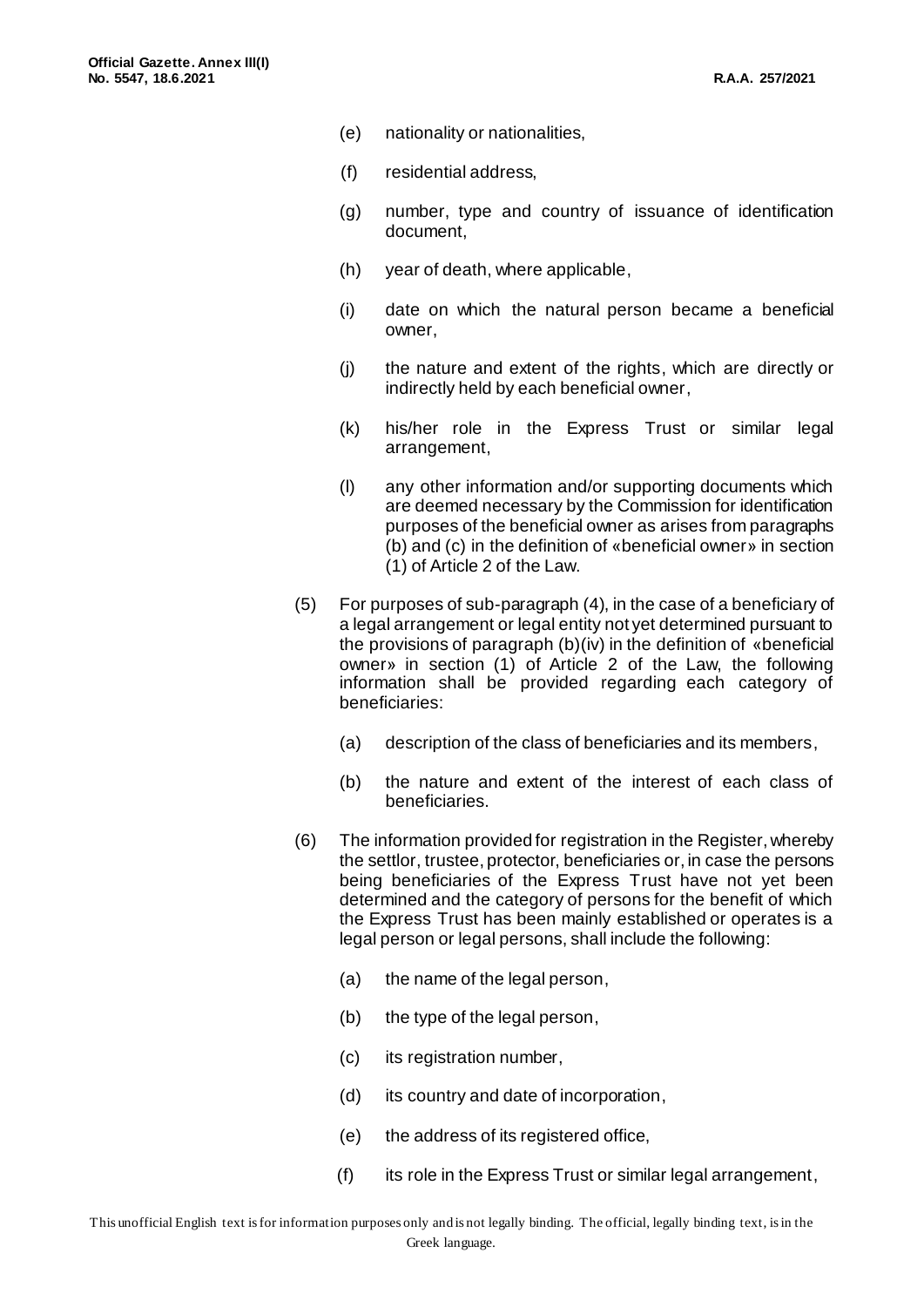Submission of application for registration in the Register regarding

existing Express Trusts or similar

arrangements upon entry into force of the Directive.

legal

- (g) the information referred to in sub-paragraph (4) on the beneficial owners of the legal person,
- (h) any other information or supporting documents which are deemed necessary by the Commission for identification purposes of the beneficial owners.
- 6. A Trustee of an existing Express Trust or a person holding an equivalent position in a similar legal arrangement shall submit an application to the Commission through the System for registration in the Register providing the information set out in paragraph 5, within six (6) months from the date of entry into force of this Directive.

Notice of change 7. of information on Express Trusts or similar legal arrangements. 7. A Trustee in an Express Trust or Other equivalent person shall notify the Commission through the System of any change in the information provided upon its registrationin the Register within fifteen (15) days from the date on which such change became known to him.

> Provided that if the change pertains to a change in trustee, the new trustee shall proceed to the notification.

Approval of application for registration of Express Trusts or similar legal arrangements in the Register.

Suspension of registration of Express Trusts or similar legal arrangements in the Register.

- 8. (1) The Commission shall approve an application for registration in the Register when the application for registration in the Register is duly completed and complies with the Law and this Directive.
	- (2) In case the Commission does not proceed with the registration in the Register, the paid fees shall not be refundable.
- 9. (1) The Commission may suspend the registration of an Express Trust or similar legal arrangement in the Register for a time period deemed necessary, in cases where it deems for any reason that information or details or documents or forms provided under Article 61C of the Law are incorrect and/or incomplete and/or false.
	- (2) Any decision for suspension of the registrationof an Express Trust or similar legal arrangement in the Register under sub-paragraph (1) deemed necessary to be taken immediately, may be taken by the Chairman and/or Vice-Chairman of the Commission who shall inform the Commission at its next meeting.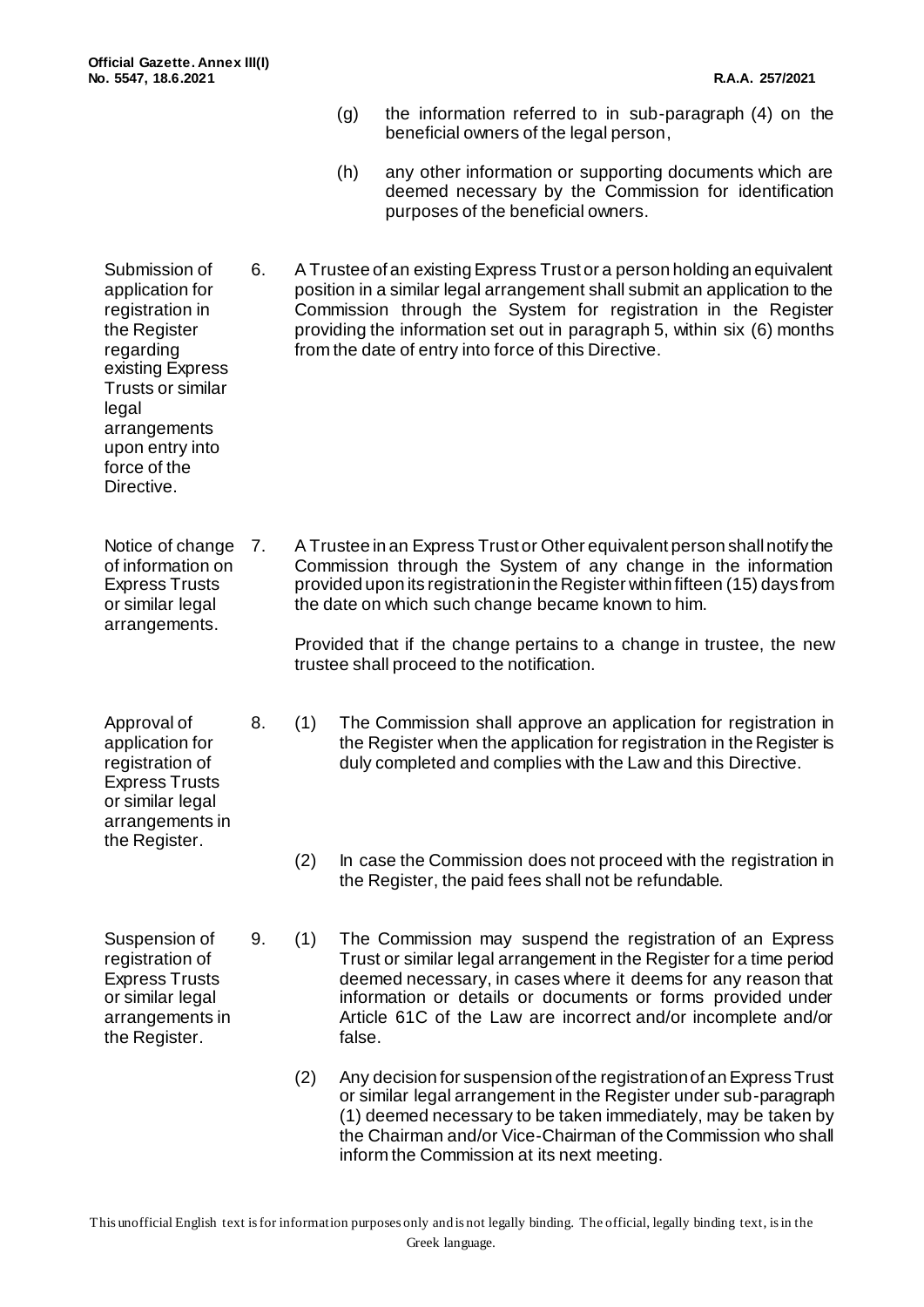- (3) In case the Commission suspends the registration of an Express Trust or similar legal arrangement in the Register under subparagraph (1), it shall serve a notice to the trustee or other equivalent person setting a deadline of fifteen (15) days for the correction of the relevant information and/or the provision of explanations to the Commission.
- (4) A Trustee or Other equivalent person shall, within the deadline set by the Commission pursuant to the provisions of sub-paragraph (3), inform the Commission of its compliance with the Commission's recommendations and/or its provision of any explanations.
- (5) The Commission shall then decide whether to continue or not the suspension of the registration of the Express Trust or similar legal arrangement in the Register.

Provided that the suspension or not of the registration of an Express Trust or similar legal arrangement in the Register and/or the continuation or lifting of the suspension of registration of an Express Trust or similar legal arrangement in the Register, shall not prejudice any right of the Commission under subparagraphs (v) and (vi) of paragraph (a) and subparagraphs (i) and (ii) of paragraph (b) of section (9) of Article 61C of the Law.

- Fees and annual 10. (1) subscriptions. A Trustee or Other equivalent person shall pay to the Commission for purposes of registration and/or renewal of registration of an Express Trust or similar legal arrangement in the Register, an annual subscription for all Express Trusts or similar legal arrangements to which the application relates, according to the following categories:
	- (a) 250 Euro for 1-5 Express Trusts or similar legal arrangements,
	- (b) 400 Euro for 1-10 Express Trusts or similar legal arrangements,
	- (c) 700 Euro for 1-20 Express Trusts or similar legal arrangements,
	- (d) 900 Euro for 1-30 Express Trusts or similar legal arrangements,
	- (e) 1,250 Euro for 1-50 Express Trusts or similar legal arrangements,
	- (f) 2,000 Euro for 1-100 Express Trusts or similar legal arrangements,
	- (g) 3,600 Euro for 1-200 Express Trusts or similar legal arrangements,
	- (h) 4,800 Euro for 1-300 Express Trusts or similar legal arrangements,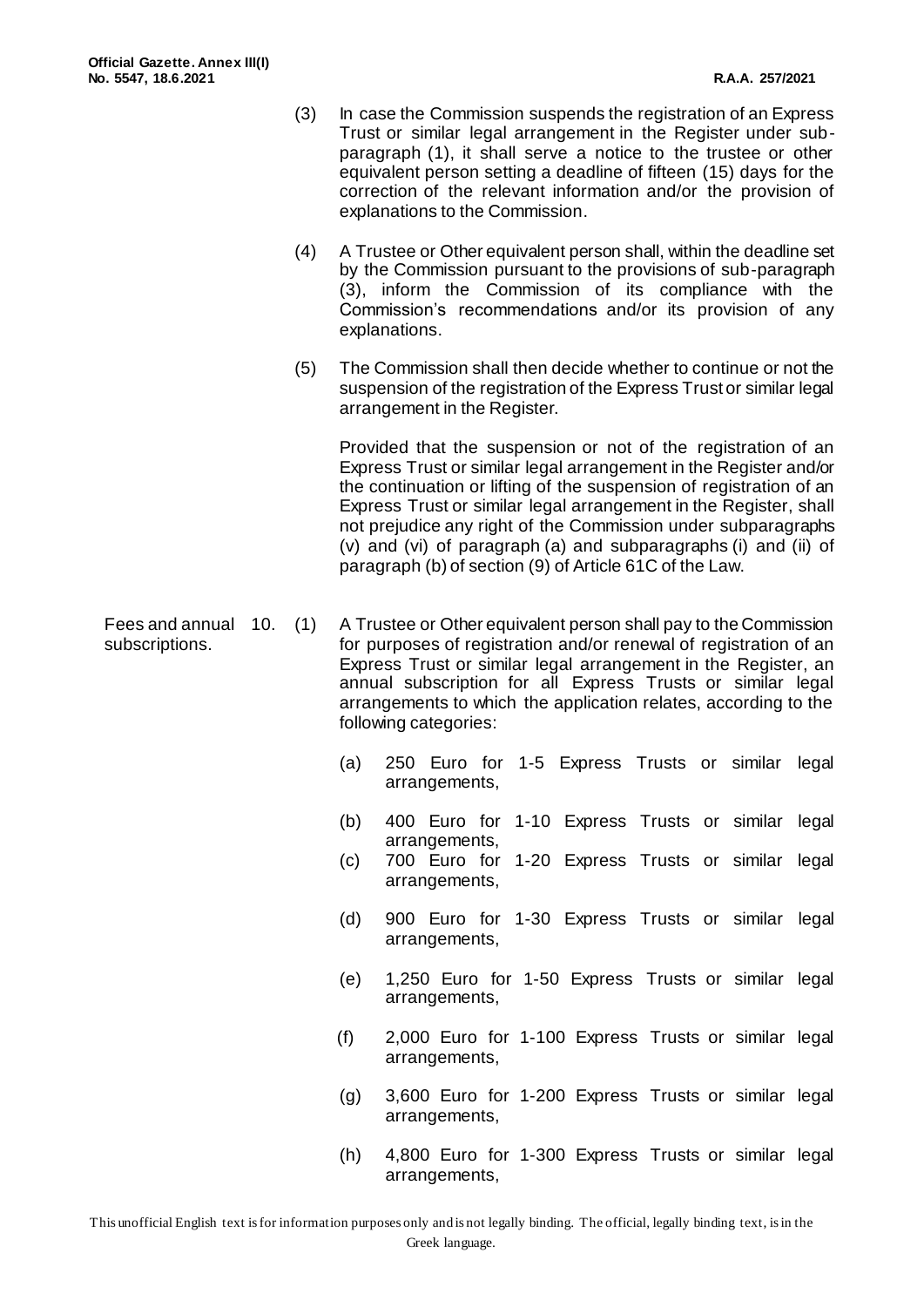- (i) 7,000 Euro for 1-500 Express Trusts or similar legal arrangements,
- (j) 12,000 Euro for 1-1000 Express Trusts or similar legal arrangements.

Provided that if during the year for which a subscription has been paid, a trustee or other equivalent person submits an application for registration of new Express Trusts or similar legal arrangements resulting in the total number of Express Trusts or similar legal arrangements not to be covered by the category for which the subscription has already been paid, an additional subscription of one (1) year shall be paid to the Commission which shall pertain to the number of new Express Trusts or similar legal arrangements not covered by the category for which the annual subscription has been paid and which shall be calculated according to the categories provided for in items  $(a) - (j)$ .

(2) Further to the subscription provided for in sub-paragraph (1), a trustee or other equivalent person shall not pay any other fee or subscription to the Commission with regard to the registration and/or renewal of the registration of the Express Trust or similar legal arrangement in the Register as well as for the submission and/or examination of requests and/or for the notifications concerning the Express Trust or the similar legal arrangement and/or for issue of a registration certificate or excerpt of the information on the beneficial owner of the Express Trust or similar legal arrangement.

Provided that for the access by the trustee or other equivalent person to the information on the Express Trusts or similar legal arrangements registered by the same, no fee or subscription shall be paid to the Commission.

- (3) Upon submission by obliged entities of a request for access to the Register, a subscription shall be paid to the Commission for all Express Trusts or similar legal arrangements to which the request pertains, which shall grant an one (1) year access to the Register according to the following categories:
	- (a) 250 Euro for 1-50 Express Trusts or similar legal arrangements,
	- (b) 450 Euro for 1-100 Express Trusts or similar legal arrangements,
	- (c) 800 Euro for 1-200 Express Trusts or similar legal arrangements,
	- (d) 1,750 Euro for 1-500 Express Trusts or similar legal arrangements,
	- (e) 3,000 Euro for 1-1000 Express Trusts or similar legal arrangements.

Provided that if during the year for which access to the Registry has been granted, the obliged entity submits a request for access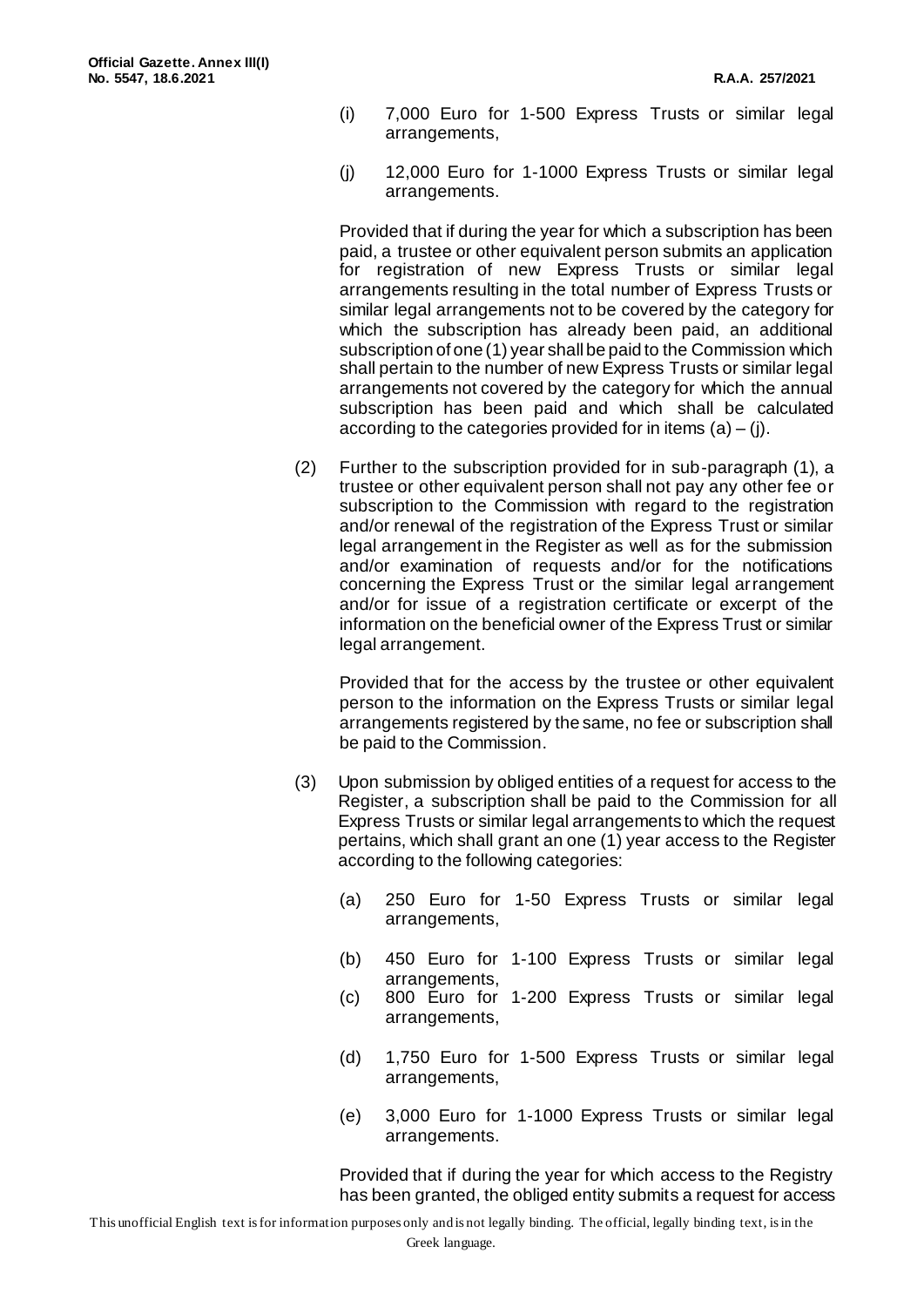for new Express Trusts or similar legal arrangements resulting in the total number of Express Trusts or similar legal arrangements not to be covered by the category for which the subscription has already been paid, an additional subscription of one (1) year shall be paid to the Commission which shall pertain to the number of the new Express Trusts or similar legal arrangements not covered by the category for which the annual subscription has been paid and which shall be calculated according to the categories provided for in items  $(a) - (i)$ .

- (4) Upon submission of a request for access to the Register by a natural or legal person demonstrating a legitimate interest, a subscription shall be paid to the Commission for the total number of the Express Trusts or similar legal arrangements to which the request pertains, which shall grant an one (1) month access to the Register according to the following categories:
	- (a) 500 Euro for 1-5 Express Trusts or similar legal arrangements,
	- (b) 900 Euro for 1-10 Express Trusts or similar legal arrangements,
	- (c) 1,600 Euro for 1-20 Express Trusts or similar legal arrangements,
	- (d) 2,100 Euro for 1-30 Express Trusts or similar legal arrangements,
	- (e) 3,000 Euro for 1-50 Express Trusts or similar legal arrangements,
	- (f) 5,000 Euro for 1-100 Express Trusts or similar legal arrangements.
- (5) Upon submission of a request for access to the Register by a natural or legal person under paragraph (d) of section (12) of Article 61C of the Law, a subscription shall be paid to the Commission for all Express Trusts or similar legal arrangements to which the request pertains, which shall grant an one (1) month access to the Register according to the following categories:
	- (a) 250 Euro for 1-50 Express Trusts or similar legal arrangements,
	- (b) 450 Euro for 1-100 Express Trusts or similar legal arrangements,
	- (c) 800 Euro for 1-200 Express Trusts or similar legal arrangements,
	- (d) 1,750 Euro for 1-500 Express Trusts or similar legal arrangements,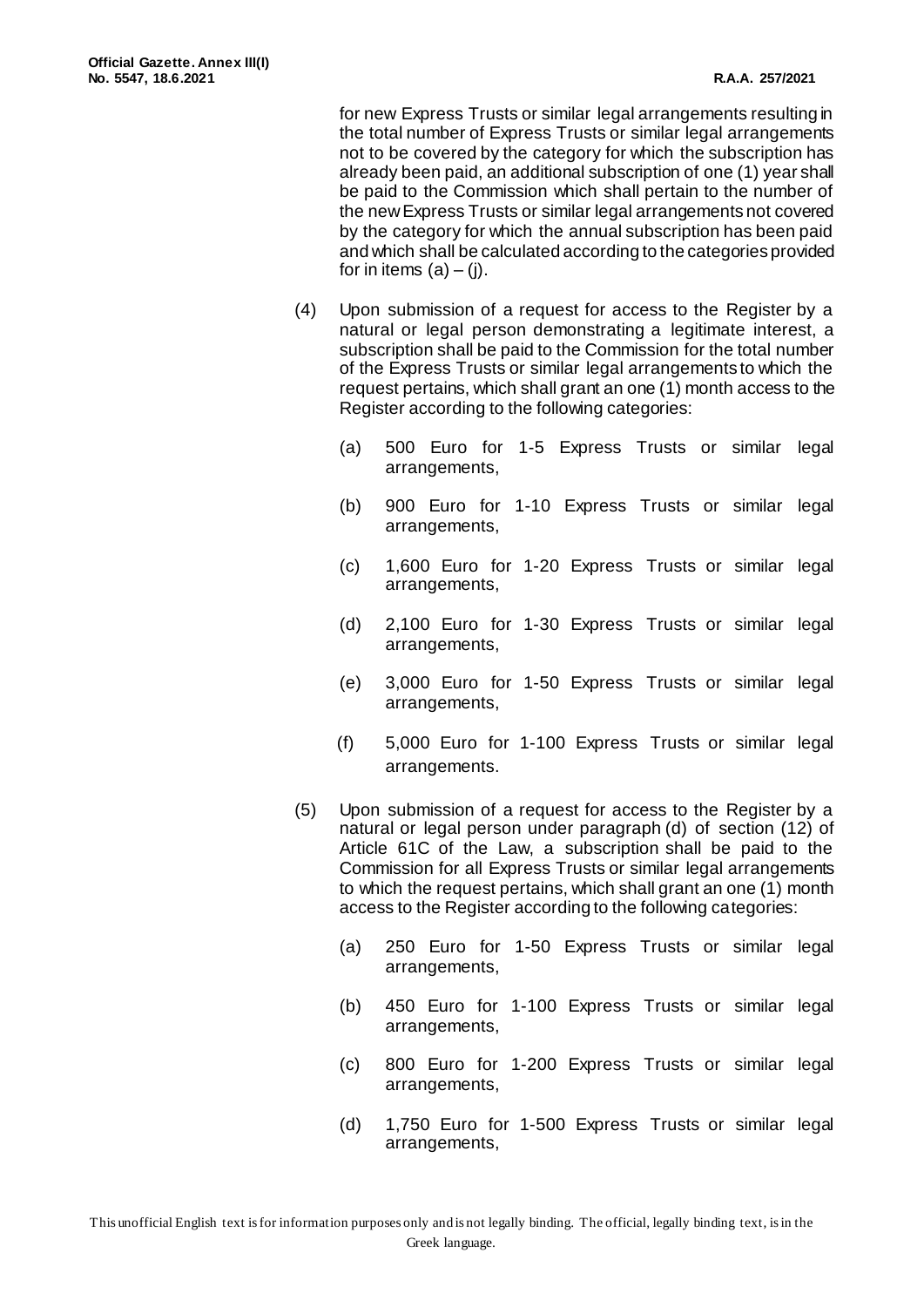- (e) 3,000 Euro for 1-1000 Express Trusts or similar legal arrangements.
- Access to the Register. 11. Subject to the provisions of sections (12),(13) and (14) of Article 61C of the Law and paragraphs 12, 13 and 14 of this Directive, Authorised Users shall gain access to the Register through the System.

Access to the Register by an obliged entity.

- 12. For purposes of access to the Register by an obliged entity under paragraph (b) of section (12) of Article 61Cof the Law, the following shall apply:
	- (1) The Commission shall receive:
		- $(a)$  a statement by the obliged entity that the purpose of the access relates exclusively to the taking of measures relating to customer due diligence and identification,
		- (b) a consent by the trustee or other equivalent person to the proposed access,
		- (c) any other information and/or document which the Commission shall consider necessary.

Provided that any refusal to provide a consent on the part of the trustee or other equivalent person as provided for in item (b) shall not prejudice the right of the obliged entity to take any other measures, including the termination of its business relationship with the Express Trust or similar legal arrangement.

- (2) The obliged entity shall have access to the following information on the beneficial owners of an Express Trust or similar legal arrangement:
	- (a) full name,
	- (b) month and year of birth,
	- (c) country of residence,
	- (d) nationality,
	- (e) nature and extent of the rights directly or indirectly held by each beneficial owner.

Access to the Register by a person demonstrating a legitimate interest.

- 13. For purposes of access to the Register by a natural or legal person under paragraph (c) of section (12) of Article 61C of the Law, the following shall apply:
	- (1) The request by the natural or legal person shall be submitted duly justified to the Commission through the System.

This unofficial English text is for information purposes only and is not legally binding. The official, legally binding text, is in the Greek language.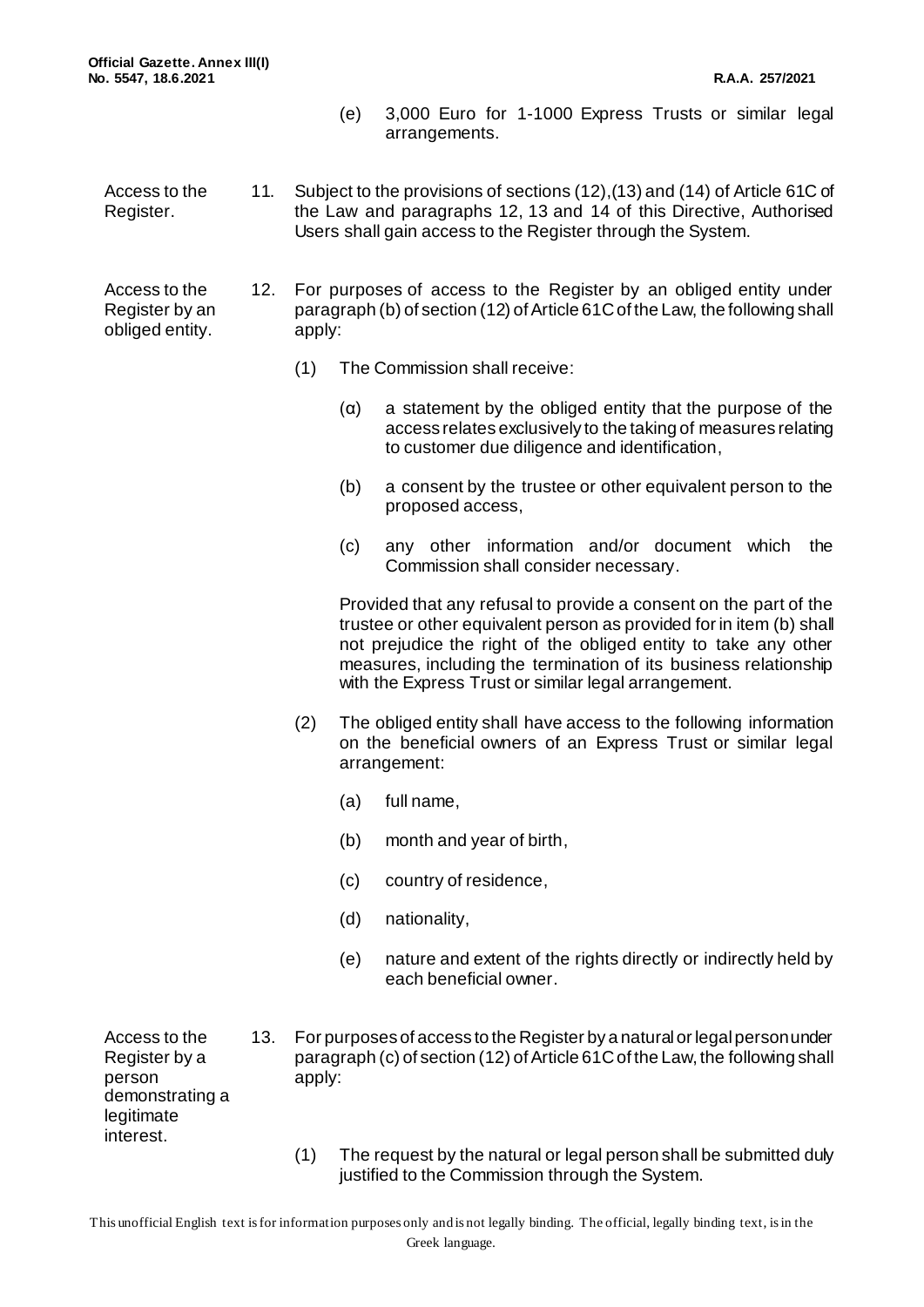- (2) If during the examination of a request for access to the Register, the Commission judges that the existence of a legitimate interest can be prima facie demonstrated under paragraph (c) of section (12) of Article 61C of the Law, the Commission shall inform the trustee or other equivalent person of the request for access and of its conclusions regarding the existence of the legitimate interest giving a deadline of ten (10) days for the submission, if he wishes, of written representations.
	- (3) The Commission shall, after taking into account any written representations which may be submitted, communicate its final decision to the applicant and the trustee or other equivalent person.
- 14. For purposes of access to the Register by a natural or legal person under paragraph (d) of section (12) of Article 61C of the law, the following shall apply:
	- (1) The request by the natural or legal person shall be submitted duly justified to the Commission through the System.
	- (2) During the examination of a request for access to the Register, the Commission may, at its discretion, request from the applicant further information and/or details and/or documents and/or seek the opinion of any other person or authority.
- 15. For purposes of a request for exemption from access to the whole or part of the information on the beneficial owner of an Express Trust or similar legal arrangement to the Register, under paragraph (a) of section (16) of Article 61C of the Law, the following shall apply:
	- (1) Any of the reasons referred to in subparagraph (i) of paragraph (a) of section (16) of Article 61C of the Law may constitute a reason for the submission of a request for exemption.
	- (2) The request shall be submitted duly justified to the Commission through the System.
	- (3) During the examination of a request for exemption, the Commission may, at its discretion, request from the applicant further information and/or details and/or documents and/or seek the opinion of any other person or authority.
	- (4)  $(\alpha)$  As from the date of submission of the request for exemption from access to the whole or part of the information on the beneficial owner of an Express Trust or similar legal arrangement to the Register, access to the information forming the object of the application for exemption shall be suspended until the Commission reaches a relevant decision, except for the persons of paragraph (b) of section (16) of Article 61C of the Law.

This unofficial English text is for information purposes only and is not legally binding. The official, legally binding text, is in the Greek language.

Access to the Register under Article 61C(12)(d) of the Law.

Exemption from disclosure of information on the beneficial owner.